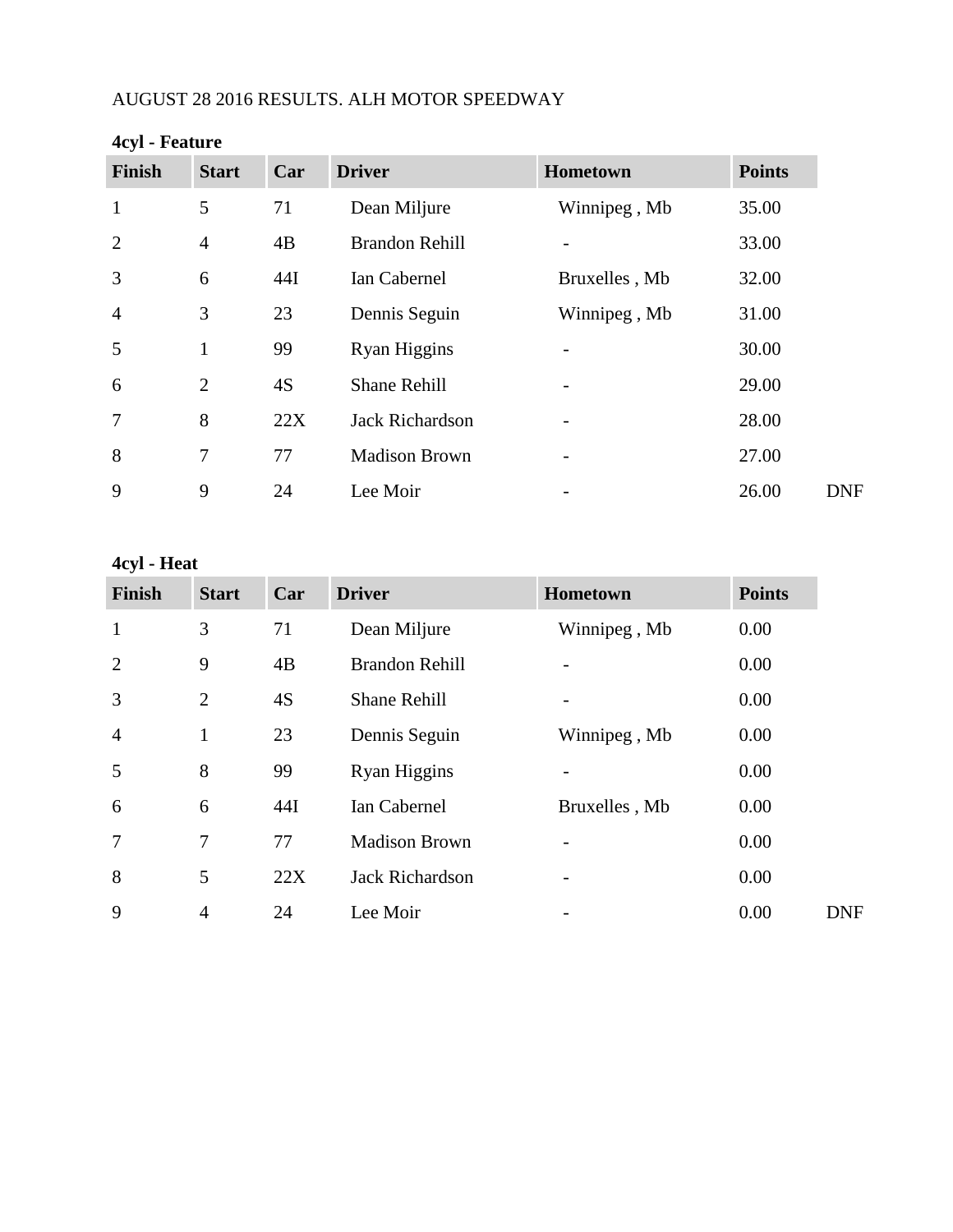| Finish         | <b>Start</b>   | Car            | <b>Driver</b>           | Hometown                 | <b>Points</b> |
|----------------|----------------|----------------|-------------------------|--------------------------|---------------|
| $\mathbf{1}$   | $\mathbf{1}$   | 54             | <b>Brodie Dobson</b>    | Manitou, Mb              | 35.00         |
| $\overline{2}$ | $\overline{2}$ | 55             | Murray Kozie            | Headingley, Mb           | 33.00         |
| 3              | $\overline{4}$ | 17             | <b>Christopher Leek</b> | St. Anne, Mb             | 32.00         |
| $\overline{4}$ | 3              | 44             | <b>Austin Hunter</b>    | Winnipeg, Mb             | 31.00         |
| 5              | 6              | 88             | Cody Wall               | Plum Coulee, Mb          | 30.00         |
| 6              | 8              | $\overline{4}$ | <b>Grant Hall</b>       | Brandon, Mb              | 29.00         |
| $\tau$         | 11             | 921            | Rick Fehr               | Winkler, Mb              | 28.00         |
| 8              | 12             | 5B             | <b>Aaron Blacklance</b> |                          | 27.00         |
| 9              | 10             | 16             | Brandon Luschinski      | Winnipeg, Mb             | 26.00         |
| 10             | 7              | 12C            | <b>Tony Cassie</b>      | Winnipeg, Mb             | 25.00         |
| 11             | 15             | 3              | <b>Jason Somack</b>     | West St.paul, Mb         | 24.00         |
| 12             | 14             | 20             | Nick Audette            | St Adolphe, Mb           | 23.00         |
| 13             | 20             | 40             | Patrick Sobolik         | Hallock, Mn              | 22.00         |
| 14             | 16             | 00D            | David Delaine           | Lorette, Mb              | 21.00         |
| 15             | 9              | 44X            | Devon Gordon            | Grande Pointe, Mb        | 20.00         |
| 16             | 13             | <b>88S</b>     | Cody Smith              | Boissevain, Mb           | 19.00         |
| 17             | 17             | 22             | Mark Kohaykewych        | Springfield, Mb          | 18.00         |
| 18             | 5              | 18             | Gary Unrau              | Roland, Mb               | 17.00         |
| 19             | 19             | 54H            | David Hulstrand         | Milton, Nd               | 16.00         |
| 20             | 18             | 99W            | <b>Brandon Wieler</b>   | $\overline{\phantom{a}}$ | 15.00         |
| 21             | 21             | 95             | <b>Ted Doell</b>        | Carman, Mb               | 0.00          |

## **Midwest Modifieds - Feature**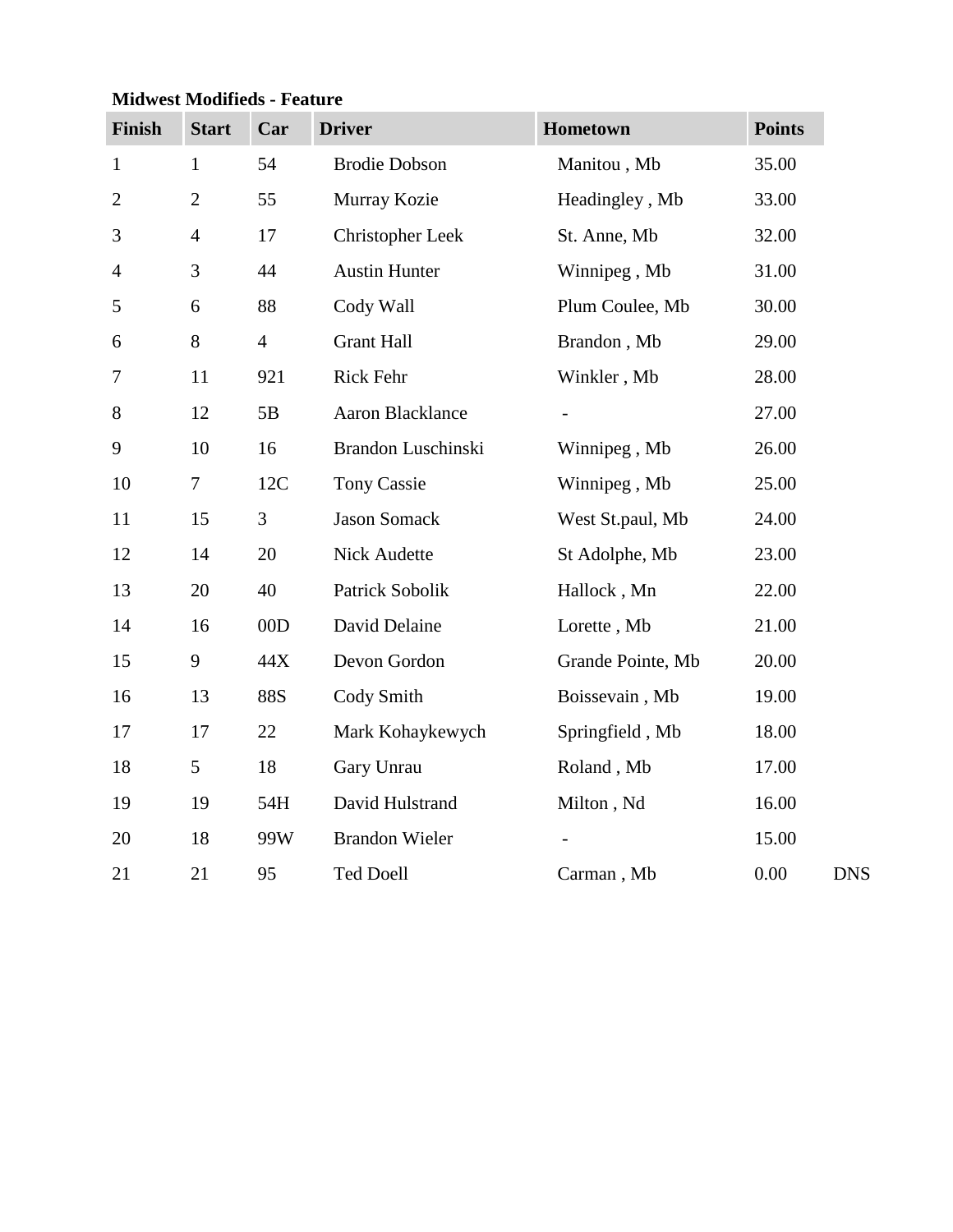| <b>Finish</b>  | <b>Start</b>   | Car            | <b>Driver</b>           | <b>Hometown</b>          | <b>Points</b> |
|----------------|----------------|----------------|-------------------------|--------------------------|---------------|
| $\mathbf{1}$   | 3              | 54             | <b>Brodie Dobson</b>    | Manitou, Mb              | 10.00         |
| 2              | 2              | 88             | Cody Wall               | Plum Coulee, Mb          | 9.00          |
| 3              | 5              | $\overline{4}$ | <b>Grant Hall</b>       | Brandon, Mb              | 8.00          |
| $\overline{4}$ | $\overline{4}$ | 5B             | <b>Aaron Blacklance</b> |                          | 7.00          |
| 5              | 6              | 3              | <b>Jason Somack</b>     | West St.paul, Mb         | 6.00          |
| 6              | $\overline{7}$ | 99W            | <b>Brandon Wieler</b>   | $\overline{\phantom{a}}$ | 5.00          |
| 7              |                | 40             | Patrick Sobolik         | Hallock, Mn              | 4.00          |

#### **Midwest Modifieds - Heat 3**

#### **Midwest Modifieds - Heat 2**

| <b>Finish</b>  | <b>Start</b>   | Car | <b>Driver</b>        | <b>Hometown</b>   | <b>Points</b> |
|----------------|----------------|-----|----------------------|-------------------|---------------|
| $\mathbf{1}$   |                | 44X | Devon Gordon         | Grande Pointe, Mb | 10.00         |
| 2              | 5              | 44  | <b>Austin Hunter</b> | Winnipeg, Mb      | 9.00          |
| 3              | $\overline{4}$ | 12C | Tony Cassie          | Winnipeg, Mb      | 8.00          |
| $\overline{4}$ | 7              | 921 | <b>Rick Fehr</b>     | Winkler, Mb       | 7.00          |
| 5              | 6              | 20  | <b>Nick Audette</b>  | St Adolphe, Mb    | 6.00          |
| 6              | 3              | 22  | Mark Kohaykewych     | Springfield, Mb   | 5.00          |
| 7              | $\overline{2}$ | 95  | <b>Ted Doell</b>     | Carman, Mb        | 0.00          |

## **Midwest Modifieds - Heat 1**

| <b>Finish</b>  | <b>Start</b>   | Car        | <b>Driver</b>      | <b>Hometown</b> | <b>Points</b> |
|----------------|----------------|------------|--------------------|-----------------|---------------|
| $\mathbf{1}$   | 1              | 55         | Murray Kozie       | Headingley, Mb  | 10.00         |
| 2              | 5              | 17         | Christopher Leek   | St. Anne, Mb    | 9.00          |
| 3              | $\overline{4}$ | 18         | Gary Unrau         | Roland, Mb      | 8.00          |
| $\overline{4}$ | 7              | 16         | Brandon Luschinski | Winnipeg, Mb    | 7.00          |
| 5              | $\overline{2}$ | <b>88S</b> | Cody Smith         | Boissevain, Mb  | 6.00          |
| 6              | 3              | 00D        | David Delaine      | Lorette, Mb     | 5.00          |
| 7              | 6              | 54H        | David Hulstrand    | Milton, Nd      | 4.00          |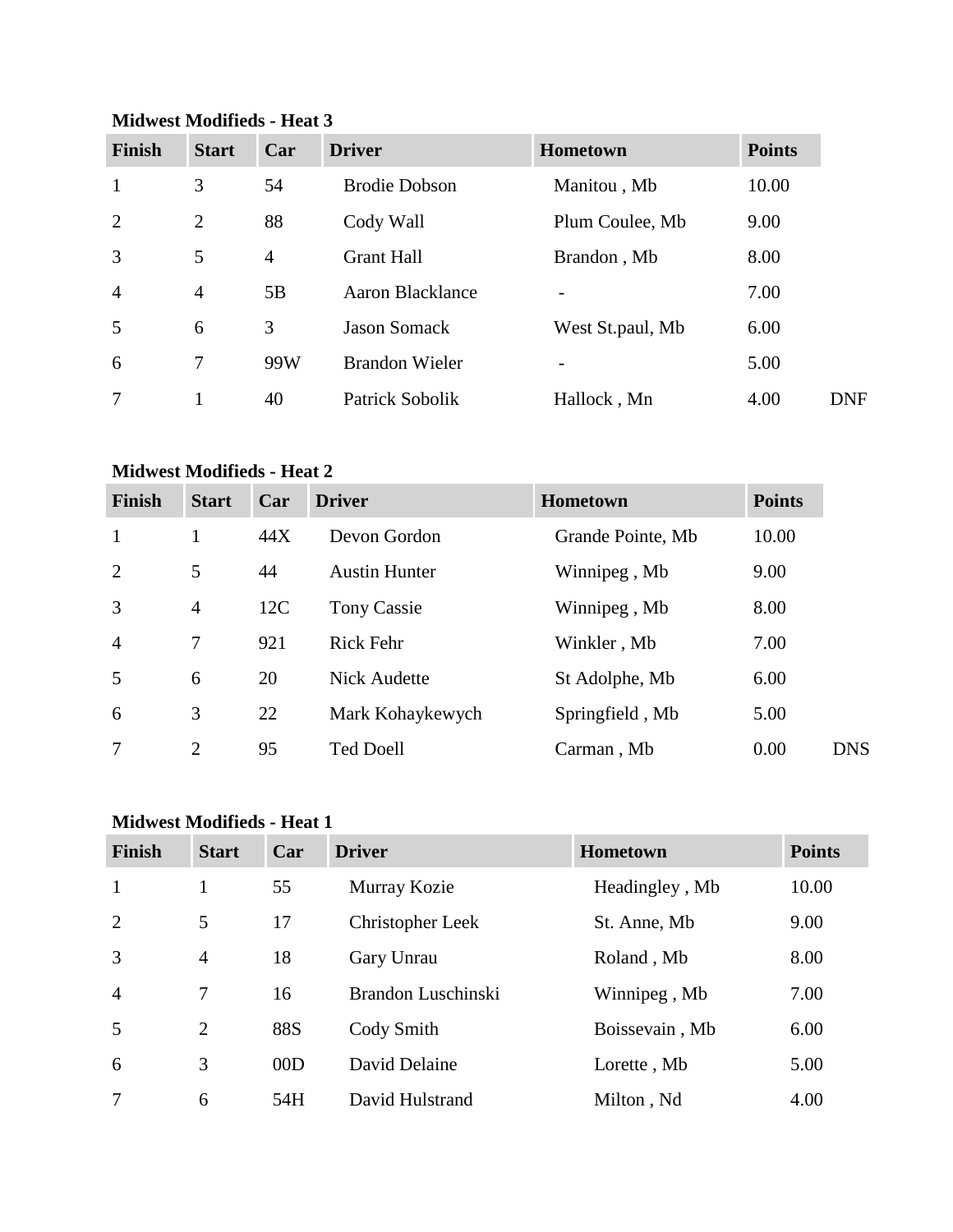| <b>Modifieds - Feature</b> |  |
|----------------------------|--|
|----------------------------|--|

| <b>Finish</b>  | <b>Start</b>   | Car | <b>Driver</b>         | Hometown           | <b>Points</b> |
|----------------|----------------|-----|-----------------------|--------------------|---------------|
| $\mathbf{1}$   | $\overline{2}$ | 48  | Jerome Guyot          | Fannystelle, Mb    | 35.00         |
| $\overline{2}$ | 6              | 10W | Ward Imrie            | Winnipeg, Mb       | 33.00         |
| 3              | $\overline{4}$ | 5   | <b>Scott Greer</b>    | East St., Mb       | 32.00         |
| $\overline{4}$ | $\mathbf{1}$   | 1R  | <b>Rick Delaine</b>   | Stony Mountain, Mb | 31.00         |
| 5              | $\tau$         | 36  | <b>Ryan Cousins</b>   | Morden, Mb         | 30.00         |
| 6              | 8              | 29K | Ryan Kereluk          | St. Andrews, Mb    | 29.00         |
| $\tau$         | 3              | 9M  | Lee Mcrae             | Marquette, Mb      | 28.00         |
| 8              | 5              | X5  | Rob Gordon            | Grand Pointe, Mb   | 27.00         |
| 9              | 14             | 33  | <b>Garrett Gamsby</b> |                    | 26.00         |
| 10             | 11             | 57S | Mike Tiani            |                    | 25.00         |
| 11             | 9              | 24  | James Wall            | Winkler, Mb        | 24.00         |
| 12             | 10             | 40  | <b>Henry Peters</b>   | Winkler, Mb        | 23.00         |
| 13             | 12             | 8   | Al Giesbrecht         | Schanzenfeld, Mb   | 22.00         |
| 14             | 13             | 1J  | Jeff Pritchard        | Carman, Mb         | 21.00         |
| 15             | 15             | 27  | Chris Unrau           | Winkler, Mb        | 20.00         |

### **Modifieds - Heat 2**

| <b>Finish</b>  | <b>Start</b>   | Car            | <b>Driver</b>       | <b>Hometown</b>  | <b>Points</b> |
|----------------|----------------|----------------|---------------------|------------------|---------------|
| 1              | 3              | 29K            | Ryan Kereluk        | St. Andrews, Mb  | 10.00         |
| 2              | 7              | 9M             | Lee Mcrae           | Marquette, Mb    | 9.00          |
| 3              | 5              | 36             | <b>Ryan Cousins</b> | Morden, Mb       | 8.00          |
| $\overline{4}$ | 1              | X <sub>5</sub> | Rob Gordon          | Grand Pointe, Mb | 7.00          |
| 5              | 2              | 40             | Henry Peters        | Winkler, Mb      | 6.00          |
| 6              | 6              | 57S            | Mike Tiani          |                  | 5.00          |
| 7              | $\overline{4}$ | 8              | Al Giesbrecht       | Schanzenfeld, Mb | 4.00          |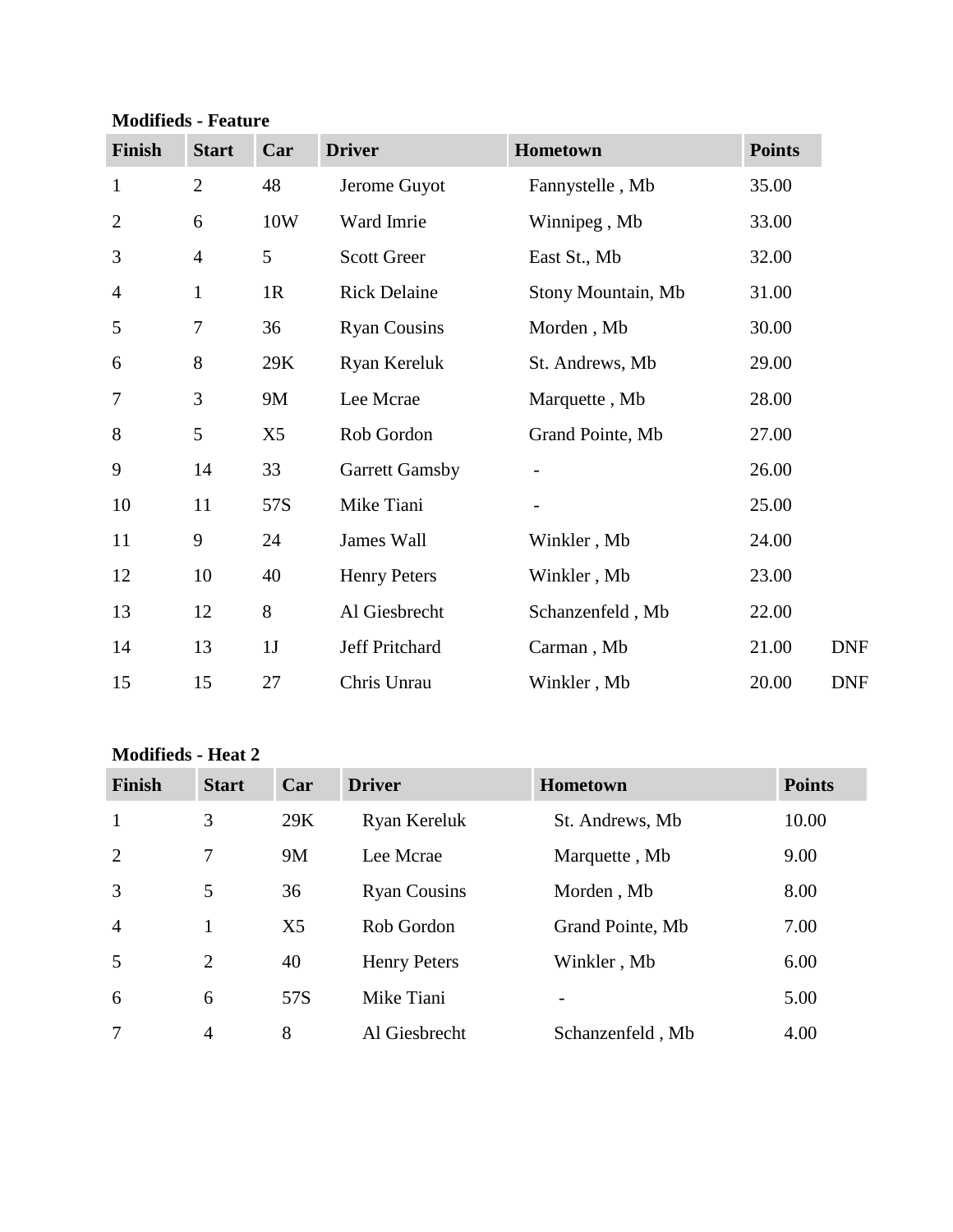### **Modifieds - Heat 1**

| <b>Finish</b>  | <b>Start</b>   | Car            | <b>Driver</b>         | Hometown           | <b>Points</b> |            |
|----------------|----------------|----------------|-----------------------|--------------------|---------------|------------|
| $\mathbf{1}$   | $\overline{2}$ | 5              | <b>Scott Greer</b>    | East St., Mb       | 10.00         |            |
| $\overline{2}$ | 3              | 10W            | Ward Imrie            | Winnipeg, Mb       | 9.00          |            |
| 3              | 6              | 48             | Jerome Guyot          | Fannystelle, Mb    | 8.00          |            |
| $\overline{4}$ | $\overline{4}$ | 1 <sub>R</sub> | <b>Rick Delaine</b>   | Stony Mountain, Mb | 7.00          |            |
| 5              | 5              | 24             | James Wall            | Winkler, Mb        | 6.00          |            |
| 6              | 8              | 1 <sub>J</sub> | <b>Jeff Pritchard</b> | Carman, Mb         | 5.00          | <b>DNF</b> |
| $\overline{7}$ | $\tau$         | 33             | <b>Garrett Gamsby</b> |                    | 4.00          | <b>DNF</b> |
| 8              |                | 27             | Chris Unrau           | Winkler, Mb        | 3.00          | <b>DNF</b> |

#### **Pure Stocks - Feature**

| Finish         | <b>Start</b>   | Car | <b>Driver</b>           | Hometown         | <b>Points</b> |
|----------------|----------------|-----|-------------------------|------------------|---------------|
| $\mathbf{1}$   | $\overline{2}$ | 16  | Pat Smith               | Boissivain, Mb   | 35.00         |
| $\overline{2}$ | 3              | 9   | Les/lee Mcrae           | Marquette, Mb    | 33.00         |
| 3              | $\overline{4}$ | 66K | <b>Brian Kentner</b>    | Boissevain, Mb   | 32.00         |
| $\overline{4}$ | 5              | 2T  | Derek Pollock           | Winnipeg, Mb     | 31.00         |
| 5              | 6              | 22  | Chad Allen              |                  | 30.00         |
| 6              | 16             | 06  | Kevin Smith             | Boissevain, Mb   | 29.00         |
| 7              | 12             | 02  | <b>Emerson Hamm</b>     | Morden, Mb       | 28.00         |
| 8              | $\tau$         | 08  | <b>Ray Smith</b>        | Boissevain, , Mb | 27.00         |
| 9              | $\mathbf{1}$   | 8   | Rod/dave Wolfe          |                  | 26.00         |
| 10             | 15             | 6   | Nathan Klaassen         | Morden, Mb       | 25.00         |
| 11             | 9              | 33A | <b>Austin Overwater</b> |                  | 24.00         |
| 12             | 8              | 30K | <b>Brian Bellew</b>     | Killarney, Mb    | 23.00         |
| 13             | 13             | 46  | Cory Popplestone        | Boissevain, Mb   | 22.00         |
| 14             | 10             | 88  | Ed Marquart             | Miami, Mb        | 21.00         |
| 15             | 17             | 15  | Danielle Korne          | Morden, Mb       | 20.00         |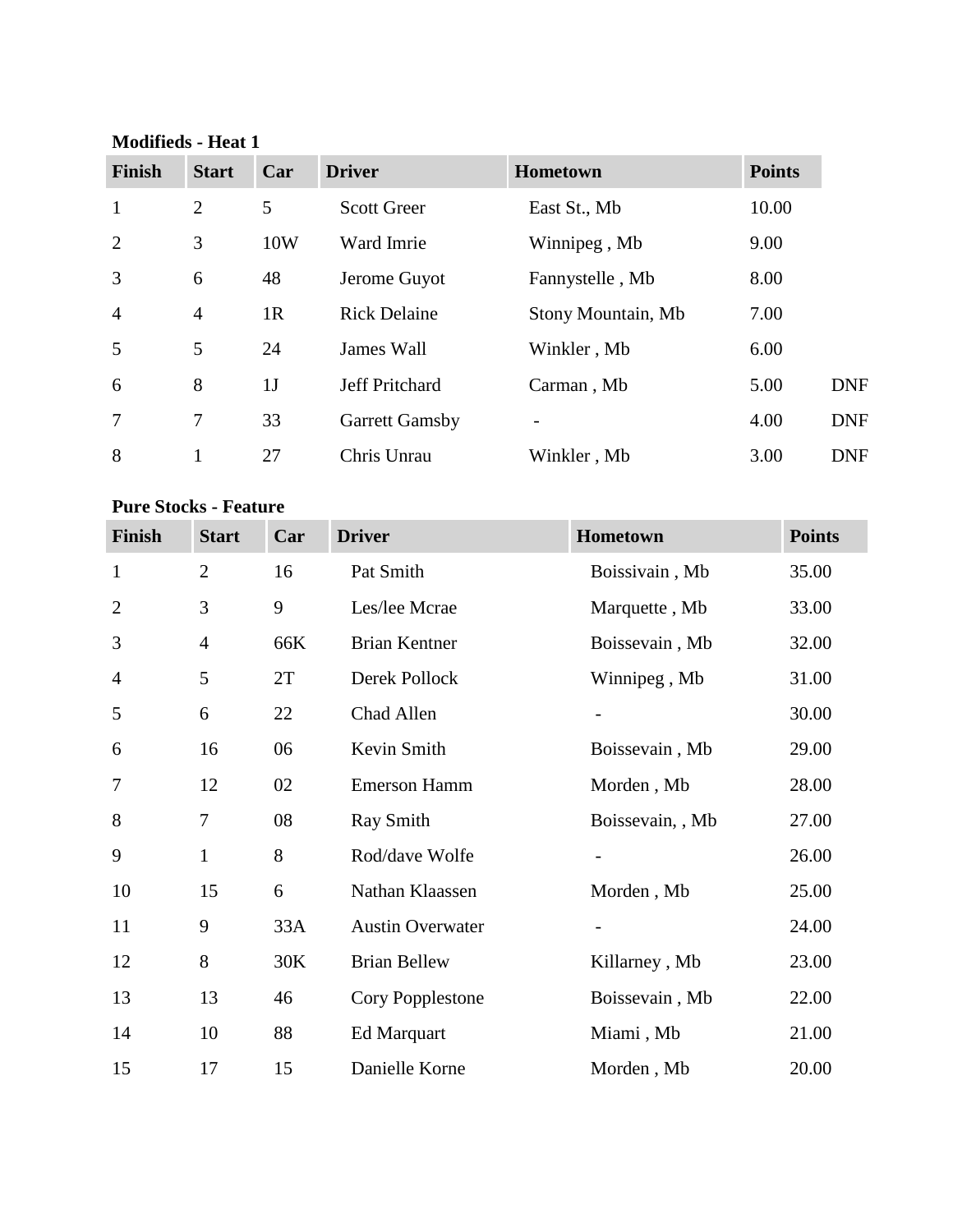| 16 | 41 | Alan/riley Beamish | Winnipeg, Mb | 19.00 |
|----|----|--------------------|--------------|-------|
| 17 | 95 | Al Unger           | -            | 18.00 |

# **Pure Stocks - Heat 3**

| <b>Finish</b>  | <b>Start</b>   | Car | <b>Driver</b>       | <b>Hometown</b> | <b>Points</b> |
|----------------|----------------|-----|---------------------|-----------------|---------------|
| 1              |                | 9   | Les/lee Mcrae       | Marquette, Mb   | 10.00         |
| 2              | 3              | 22  | Chad Allen          |                 | 9.00          |
| 3              | $\overline{4}$ | 66K | Brian Kentner       | Boissevain, Mb  | 8.00          |
| $\overline{4}$ | 5              | 02  | <b>Emerson Hamm</b> | Morden, Mb      | 7.00          |
| 5              | 2              | 6   | Nathan Klaassen     | Morden, Mb      | 6.00          |

## **Pure Stocks - Heat 2**

| <b>Finish</b>  | <b>Start</b>   | Car | <b>Driver</b>           | Hometown                 | <b>Points</b> |
|----------------|----------------|-----|-------------------------|--------------------------|---------------|
|                |                | 33A | <b>Austin Overwater</b> | $\overline{\phantom{0}}$ | 10.00         |
| $\overline{2}$ | $\overline{4}$ | 08  | Ray Smith               | Boissevain, , Mb         | 9.00          |
| 3              | 5              | 8   | Rod/dave Wolfe          | -                        | 8.00          |
| $\overline{4}$ | $\overline{2}$ | 95  | Al Unger                | -                        | 7.00          |
| 5              | 6              | 41  | Alan/riley Beamish      | Winnipeg, Mb             | 6.00          |
| 6              | 3              | 15  | Danielle Korne          | Morden, Mb               | 5.00          |

### **Pure Stocks - Heat 1**

| <b>Finish</b>  | <b>Start</b>   | Car | <b>Driver</b>       | <b>Hometown</b> | <b>Points</b> |
|----------------|----------------|-----|---------------------|-----------------|---------------|
| -1             |                | 16  | Pat Smith           | Boissivain, Mb  | 10.00         |
| 2              | 2              | 2T  | Derek Pollock       | Winnipeg, Mb    | 9.00          |
| 3              | 3              | 30K | <b>Brian Bellew</b> | Killarney, Mb   | 8.00          |
| $\overline{4}$ | 5              | 88  | Ed Marquart         | Miami, Mb       | 7.00          |
| 5              | $\overline{4}$ | 46  | Cory Popplestone    | Boissevain, Mb  | 6.00          |
| 6              | 6              | 06  | Kevin Smith         | Boissevain, Mb  | 5.00          |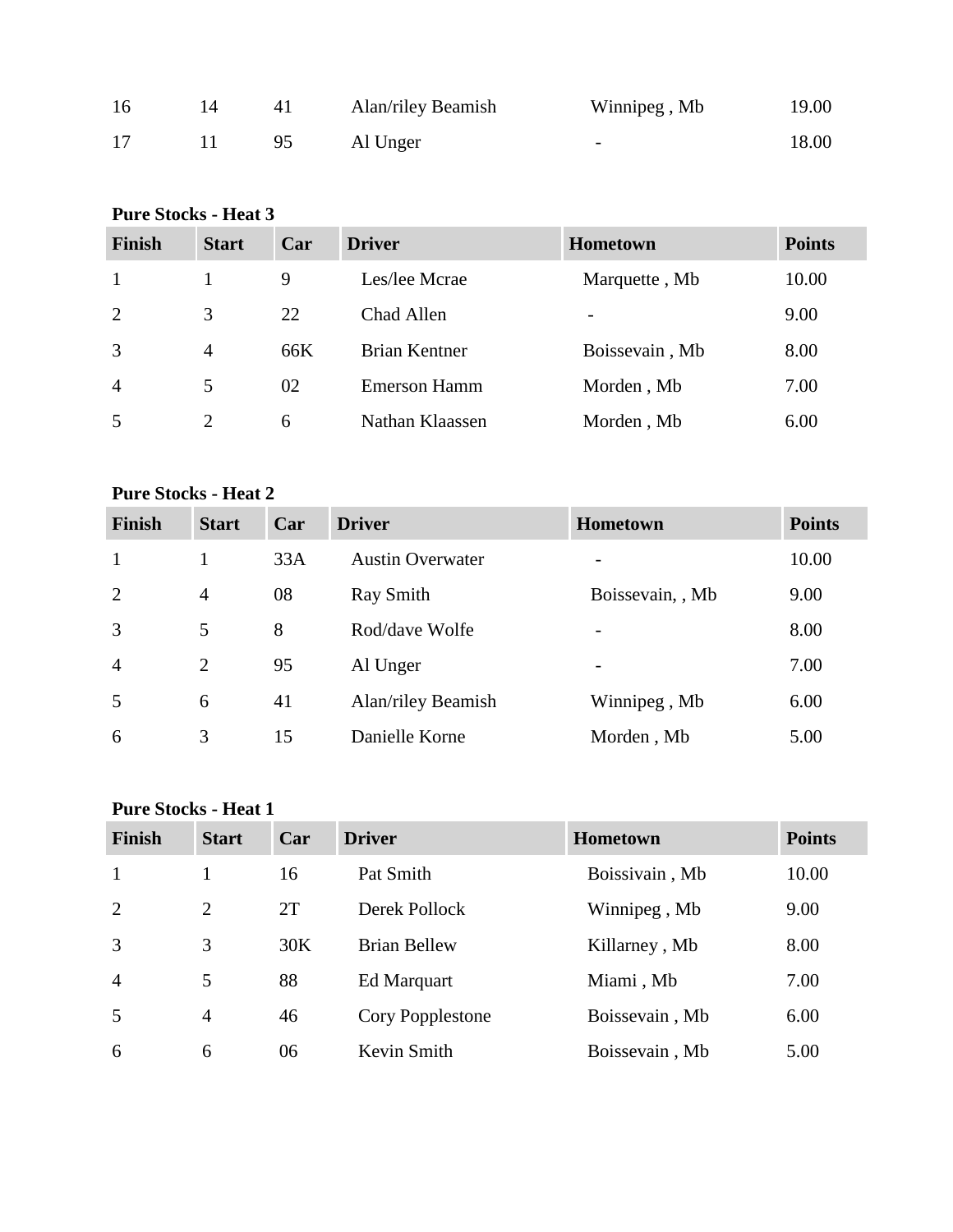**Slingshots - Feature**

| <b>Finish</b>  | <b>Start</b>   | Car | <b>Driver</b>         | Hometown                 | <b>Points</b> |
|----------------|----------------|-----|-----------------------|--------------------------|---------------|
|                | 5              |     | <b>Bailey Cousins</b> | -                        | 35.00         |
| 2              | 3              | 3   | Adam Unrau            | $\overline{\phantom{0}}$ | 33.00         |
| 3              |                | 8   | <b>Tyler Doell</b>    | Carman, Mb               | 32.00         |
| $\overline{4}$ | $\overline{4}$ | 55  | Aiden Fehr            | Winkler, Mb              | 31.00         |
| 5              | $\overline{2}$ | 36  | <b>Brooke Cousins</b> | -                        | 30.00         |

## **Slingshots - Heat**

| <b>Finish</b>  | <b>Start</b>   | Car | <b>Driver</b>         | <b>Hometown</b>          | <b>Points</b> |
|----------------|----------------|-----|-----------------------|--------------------------|---------------|
|                |                |     | <b>Bailey Cousins</b> | $\overline{\phantom{0}}$ | 10.00         |
| 2              | 3              | 3   | Adam Unrau            | $\overline{\phantom{a}}$ | 9.00          |
| 3              | $\overline{2}$ | 55  | Aiden Fehr            | Winkler, Mb              | 8.00          |
| $\overline{4}$ | 5              | 8   | <b>Tyler Doell</b>    | Carman, Mb               | 7.00          |
| 5              | 4              | 36  | <b>Brooke Cousins</b> | $\overline{\phantom{0}}$ | 6.00          |

## **Street Stock - Feature**

| <b>Finish</b>  | <b>Start</b>   | Car            | <b>Driver</b>           | <b>Hometown</b> | <b>Points</b> |            |
|----------------|----------------|----------------|-------------------------|-----------------|---------------|------------|
| $\mathbf{1}$   | 3              | 39             | <b>Shawn Teunis</b>     | West St., Mb    | 35.00         |            |
| $\overline{2}$ | 7              | 18B            | <b>Adam Burrows</b>     | Fargo, Nd       | 33.00         |            |
| 3              | 5              | 2L             | <b>Art Linert</b>       | Badger, Mn      | 32.00         |            |
| $\overline{4}$ | $\overline{4}$ | 17             | Mike Olson              | Lancaster, Mn   | 31.00         |            |
| 5              | 1              | 25             | <b>Brad Wall</b>        | Winkler, Mb     | 30.00         |            |
| 6              | 9              | 8              | Rod Wolfe               |                 | 29.00         |            |
| $\overline{7}$ | $\overline{2}$ | $\overline{2}$ | Derek Pollock           | Winnipeg, Mb    | 28.00         |            |
| 8              | 8              | $\overline{4}$ | <b>Terry Blacklance</b> |                 | 27.00         | <b>DNF</b> |
| 9              | 11             | 17C            | Casey Vargason          | Edinburg, Nd    | 26.00         | <b>DNF</b> |
| 10             | 10             | M80            | <b>Andrew Maxwell</b>   |                 | 25.00         | <b>DNF</b> |
| 11             | 6              | 70             | <b>Jesse Teunis</b>     | West St., Mb    | 24.00         | <b>DNF</b> |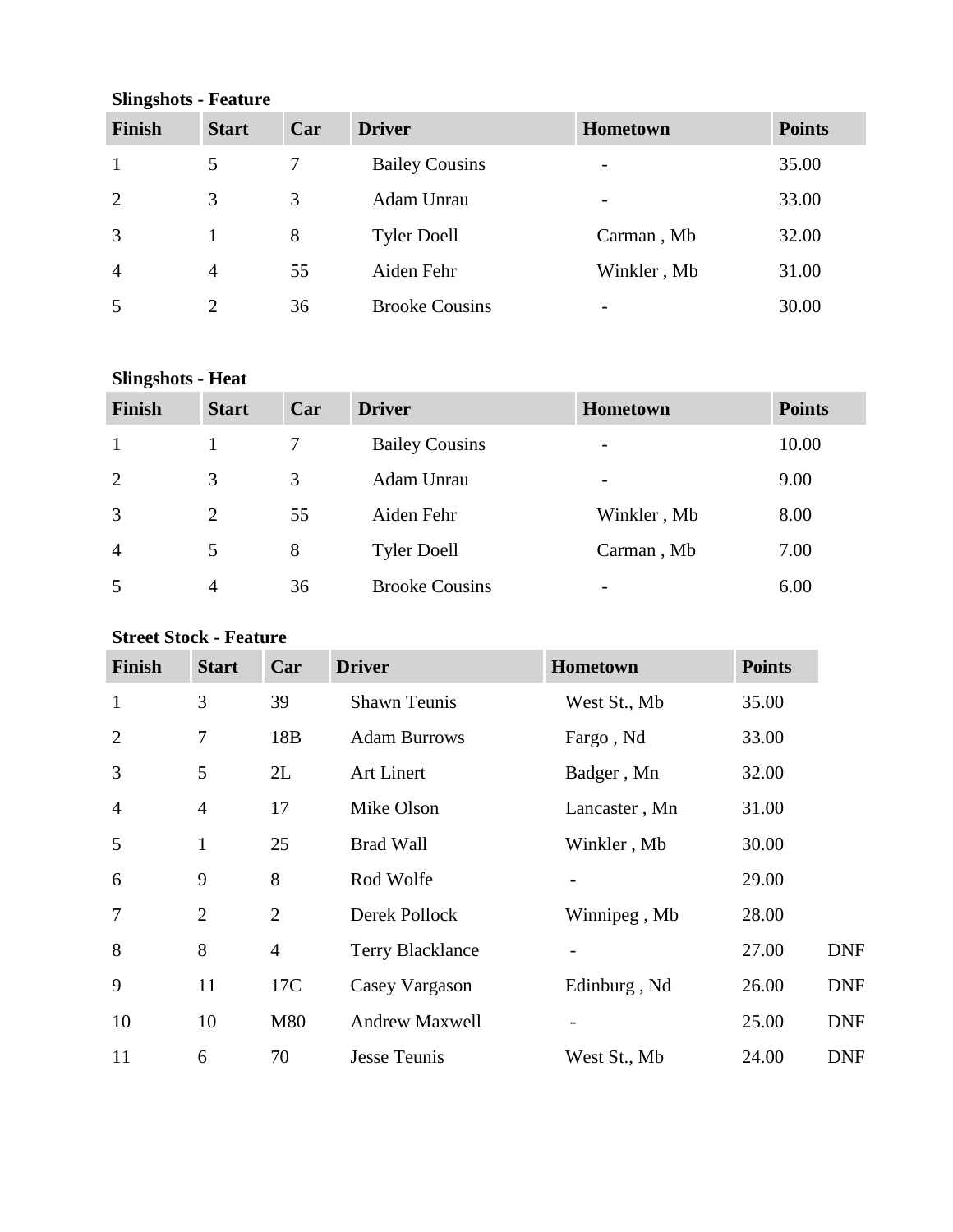**Street Stock - Heat 2**

| <b>Finish</b>  | <b>Start</b>   | Car             | <b>Driver</b>         | <b>Hometown</b>          | <b>Points</b> |
|----------------|----------------|-----------------|-----------------------|--------------------------|---------------|
|                | 2              | 18 <sub>B</sub> | <b>Adam Burrows</b>   | Fargo, Nd                | 10.00         |
| 2              |                | 39              | <b>Shawn Teunis</b>   | West St., Mb             | 9.00          |
| 3              | 3              | 17              | Mike Olson            | Lancaster, Mn            | 8.00          |
| $\overline{4}$ | 5              | 2               | Derek Pollock         | Winnipeg, Mb             | 7.00          |
| 5              | $\overline{4}$ | M80             | <b>Andrew Maxwell</b> | $\overline{\phantom{a}}$ | 6.00          |

### **Street Stock - Heat 1**

| <b>Finish</b>  | <b>Start</b>   | Car            | <b>Driver</b>           | <b>Hometown</b>          | <b>Points</b> |
|----------------|----------------|----------------|-------------------------|--------------------------|---------------|
| $\mathbf{1}$   | 3              | 2L             | <b>Art Linert</b>       | Badger, Mn               | 10.00         |
| 2              |                | $\overline{4}$ | <b>Terry Blacklance</b> | $\overline{\phantom{m}}$ | 9.00          |
| 3              | $\overline{4}$ | 70             | <b>Jesse Teunis</b>     | West St., Mb             | 8.00          |
| $\overline{4}$ | 6              | 25             | <b>Brad Wall</b>        | Winkler, Mb              | 7.00          |
| 5              | 2              | 8              | Rod Wolfe               | $\overline{\phantom{0}}$ | 6.00          |
| 6              | 5              | 17C            | Casey Vargason          | Edinburg, Nd             | 5.00          |

# **Super Trucks - Feature**

| <b>Finish</b>  | <b>Start</b>   | Car | <b>Driver</b>        | <b>Hometown</b> | <b>Points</b> |
|----------------|----------------|-----|----------------------|-----------------|---------------|
| $\mathbf{1}$   | $\overline{4}$ | 18  | Jeff Rempel          | Oak Bluff, Mb   | 35.00         |
| 2              | 1              | 73P | Rene Poluyko         | Winnipeg, Mb    | 33.00         |
| 3              | 3              | 2D  | Jamie Vernaus        | Anola, Mb       | 32.00         |
| $\overline{4}$ | 2              | 17  | Tayvia Dorge         | Headingley, Mb  | 31.00         |
| 5              | 5              | 2   | Rod Tyson Hiebert    | St. Andrews, Mb | 30.00         |
| 6              | 7              | 52  | Darren Lane          | Winnipeg, Mb    | 29.00         |
| 7              | 6              | 66T | <b>Trevor Krause</b> | Richer, Mb      | 28.00         |